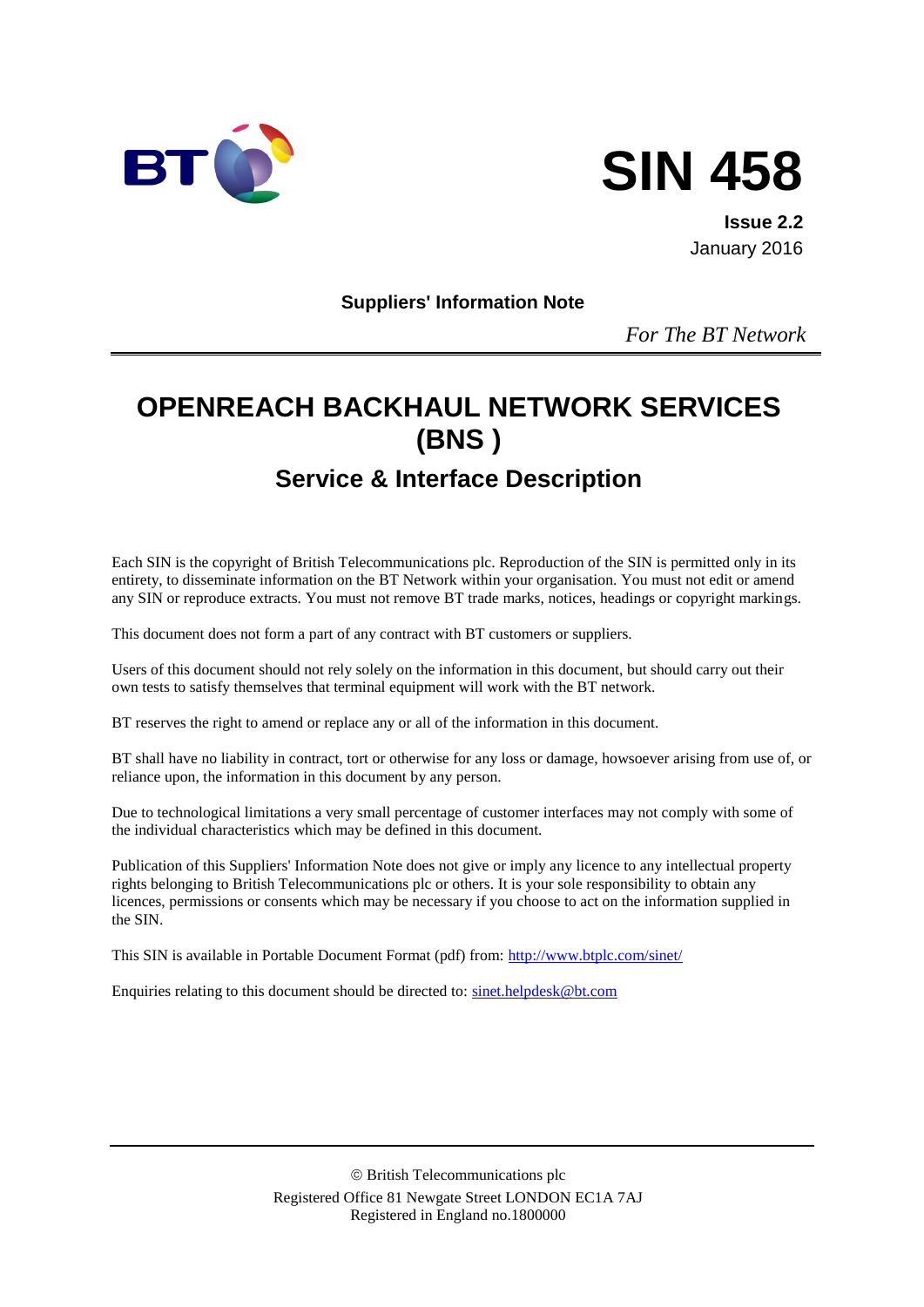# **CONTENTS**

| 1                 |                |  |
|-------------------|----------------|--|
| $\boldsymbol{2}$  |                |  |
| 2.1<br>2.2<br>2.3 |                |  |
| 3                 |                |  |
| 3.1<br>3.2<br>3.3 |                |  |
| 4                 |                |  |
| 5                 |                |  |
| 6                 |                |  |
| 7                 |                |  |
|                   |                |  |
| 8                 |                |  |
| 8.1               | 8.1.1<br>8.1.2 |  |
| 8.2               |                |  |
| 8.3               | 8.2.1<br>8.2.2 |  |
| 8.4<br>8.5        |                |  |
| 8.6<br>8.7        |                |  |
| 9                 |                |  |
| 10                |                |  |
| 11                |                |  |

## **FIGURES**

## **TABLES**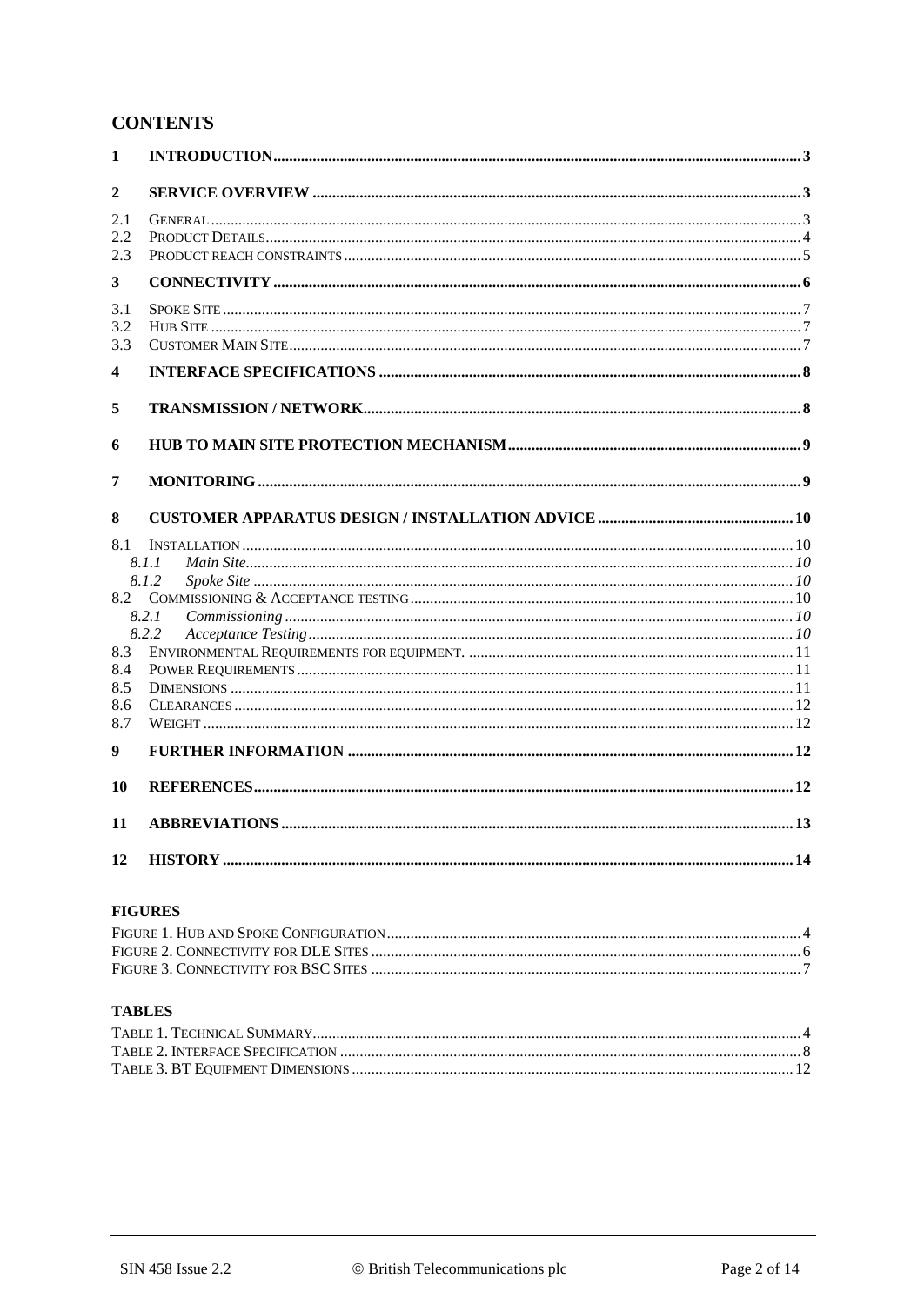# **1 Introduction**

This Suppliers Information Note (SIN) describes the interface provided with Openreach Backhaul Network Services (BNS). Also provided is some additional general information on BNS and on some of the physical aspects of the NTEs currently being deployed for new customer orders.

The Backhaul Network Service product will enable operators to provide a link between a number of LLU co-mingling sites or Base Station Controller sites to one or more CP points of presence, (CP PoP). It will provide a number of high speed, point-to-point uncontended data circuits. The point of aggregation will be able to supply a number of ports that will allow links from LLU co-mingling sites to be aggregated on a shelf.

Any specific technology mentioned in this document is current as of today, however it may be subject to change in the future. Should the specification of the interface be changed, this will be notified by a new issue of this SIN. Openreach reserves the right to adapt technology to deliver BNS as new developments are made. All services are delivered over an uncontended transmission path.

#### **SPECIAL NOTICE**

**Openreach has formally notified the withdrawal from new supply of all BNS products as from 1st April 2013. Including all Resilience Options (RO1 & RO2) associated with the above products. Existing installed products will continue to be supported until otherwise advised, this includes in life resilience options along with Product bandwidth upgrades/ regrades, shifts and re-arranges.** 

**Please refer to Openreach briefing ETH56/12 [\(www.openreach.co.uk\)](http://www.openreach.co.uk/)**

#### **2 Service Overview**

#### **2.1 General**

The Backhaul Network Service product will enable operators to provide a link between the digital local exchange (DLE) co-mingling site(s) or Base Station Controller sites and their POP via an aggregation point at a location chosen by the customer (but subject to BT design approval). The product is currently designed to deliver both GigE and STM-4 interfaces.

It will provide a high speed, point-to-point single uncontended data circuit.

The point of aggregation will supply 2 x WDM accesses (configured to provide fibre break protection) as a minimum linking to the customer's POP.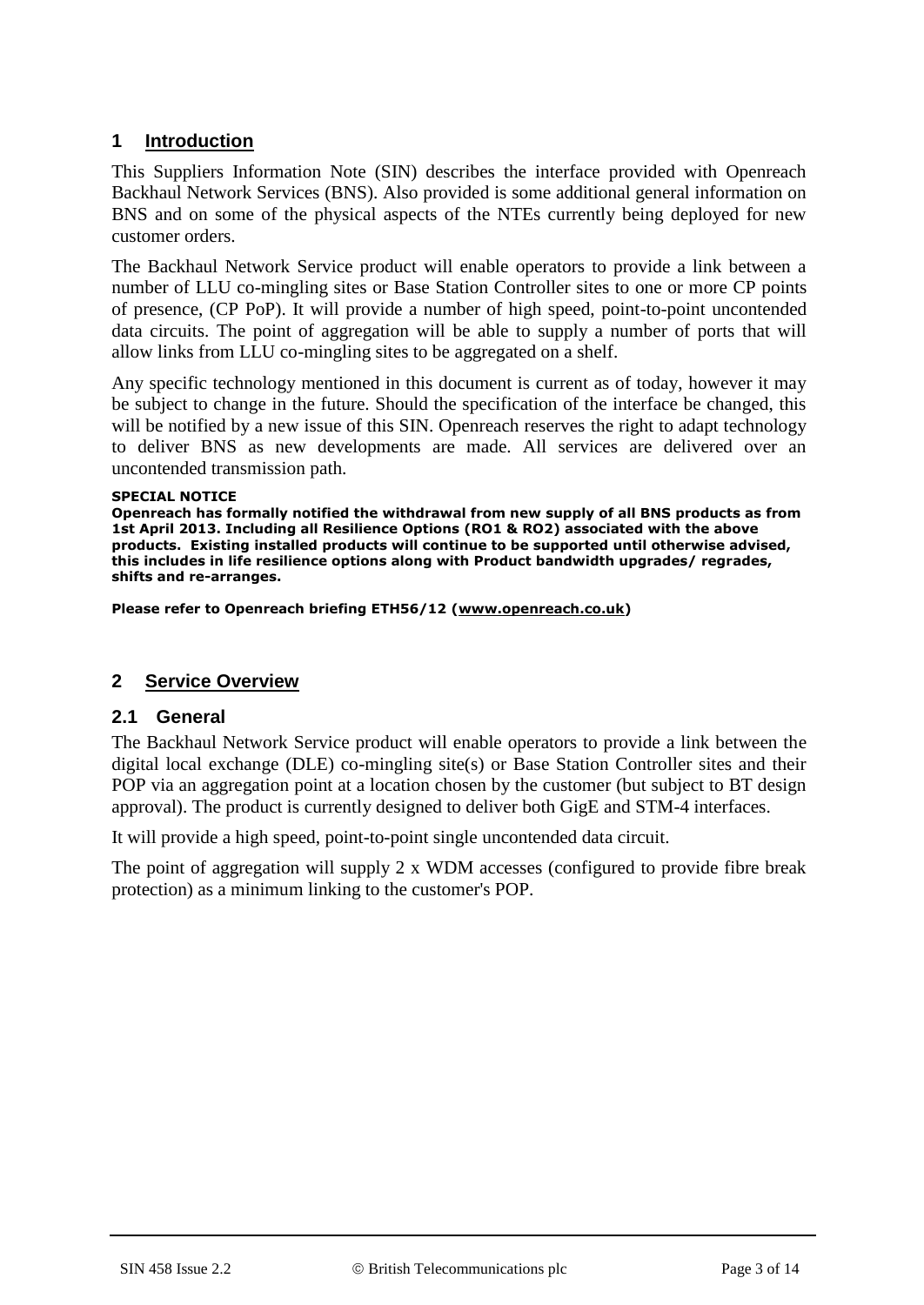The product provides a hub and spoke configuration as shown in [Figure 1.](#page-3-0)



<span id="page-3-0"></span>Shows DLE spokes but could include BSC sites.

#### **Figure 1. Hub and Spoke Configuration**

#### **2.2 Product Details**

| <b>Backhaul Network Services (BNS)</b>                    |                                           |
|-----------------------------------------------------------|-------------------------------------------|
| NTE Interface Option                                      | SC or LX                                  |
| Maximum allowable Radial Distances between sites          | $25 \text{ km}$<br>$(35 \text{ km from})$ |
| Maximum Route & Range Distances between Hub & Spoke sites | 50 km                                     |
| Maximum Route & Range Distances between Hub & Main Site   | $60 \text{ km}$                           |
| Half / Full Duplex Operation                              | <b>Full Duplex</b>                        |

#### **Table 1. Technical Summary**

Initial service will provide Backhaul from Spoke sites, which may be Customer Co-located footprints in a BT building (LLU area) or Base Station Controller (BSC) sites to a point of aggregation in a BT Transmission Repeater Station. The aggregated service is then transported over WDM payload (ODU2) to a Customer sited Handover at a customer premises.

The ODU hierarchy and bite rates are defined in ITU-T G.709<sup>[\[1\]](#page-11-0)</sup>.

The BNS product has a limit of 32 spokes to an aggregator site. This is based on the 50 km reach from Hub to Main site and DWDM reach characteristics for wavelengths versus optical degradations.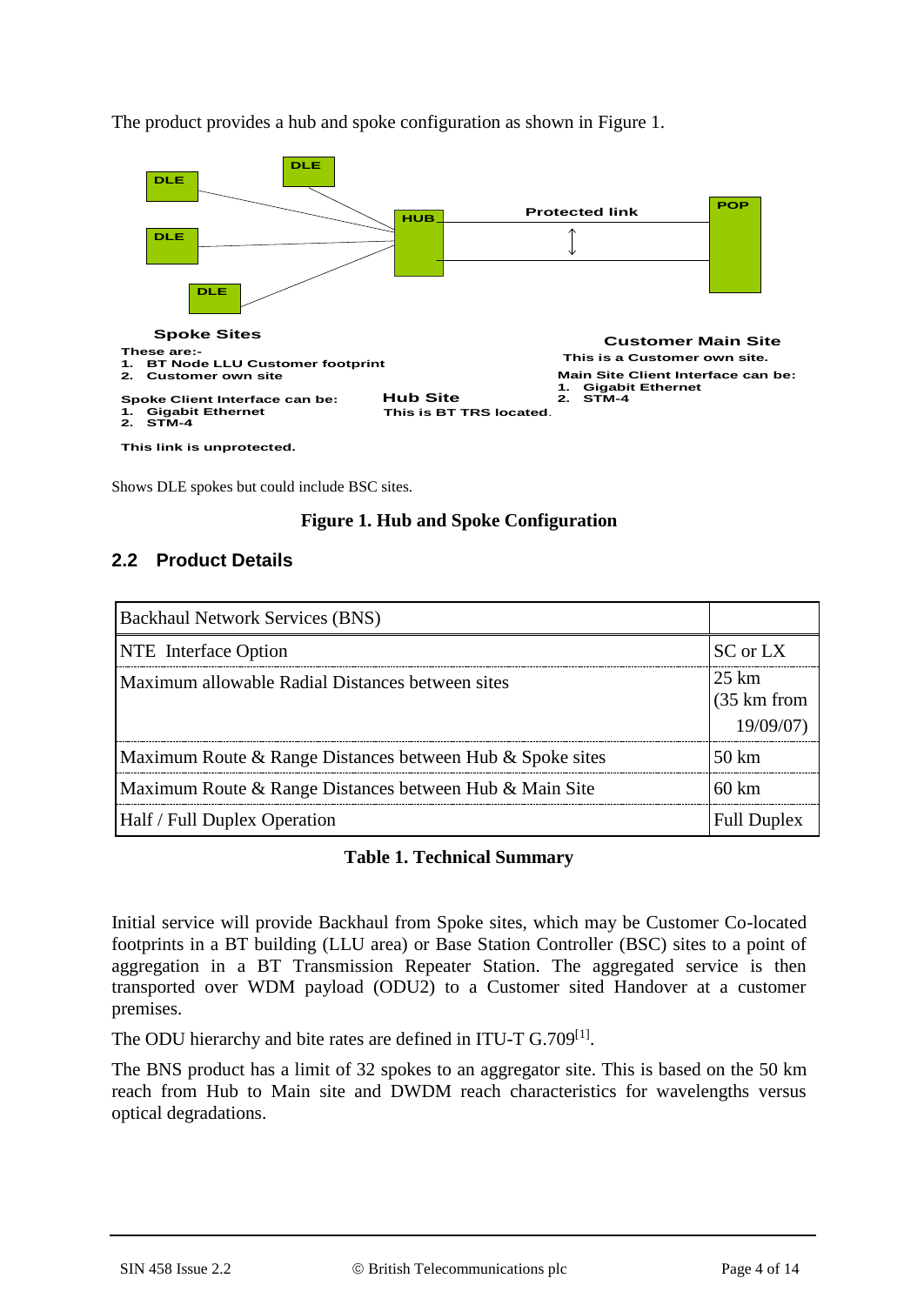If additional links are required then these can be served by either seeking to use an alternative hub used by the customer (if within reach) or by the provision of an additional hub with its own infrastructure.

# **2.3 Product reach constraints**

The Hub to Main Site may be up to 50 km route distance and 32 Wavelengths per 10 Gbit/s OPS can be supported.

Where hub to customer sites have a route distance greater than 50 km up to a maximum of 60 km, then a maximum of 8 spokes should be allowed on any structure.

(It is allowed to have multiple structures from the same hub to the same customer site, and these structures may share cables (but not fibres)).

Best engineering practice will be used - if diversity between structures is available, it will be used, but not guaranteed.

There is no minimum number of spokes on a hub. Therefore the actual minimum will be a single spoke on a hub. However the product is designed to deliver multiple spokes from each hub and prices will be higher where small numbers of circuits are provided and hubs are not efficiently utilised.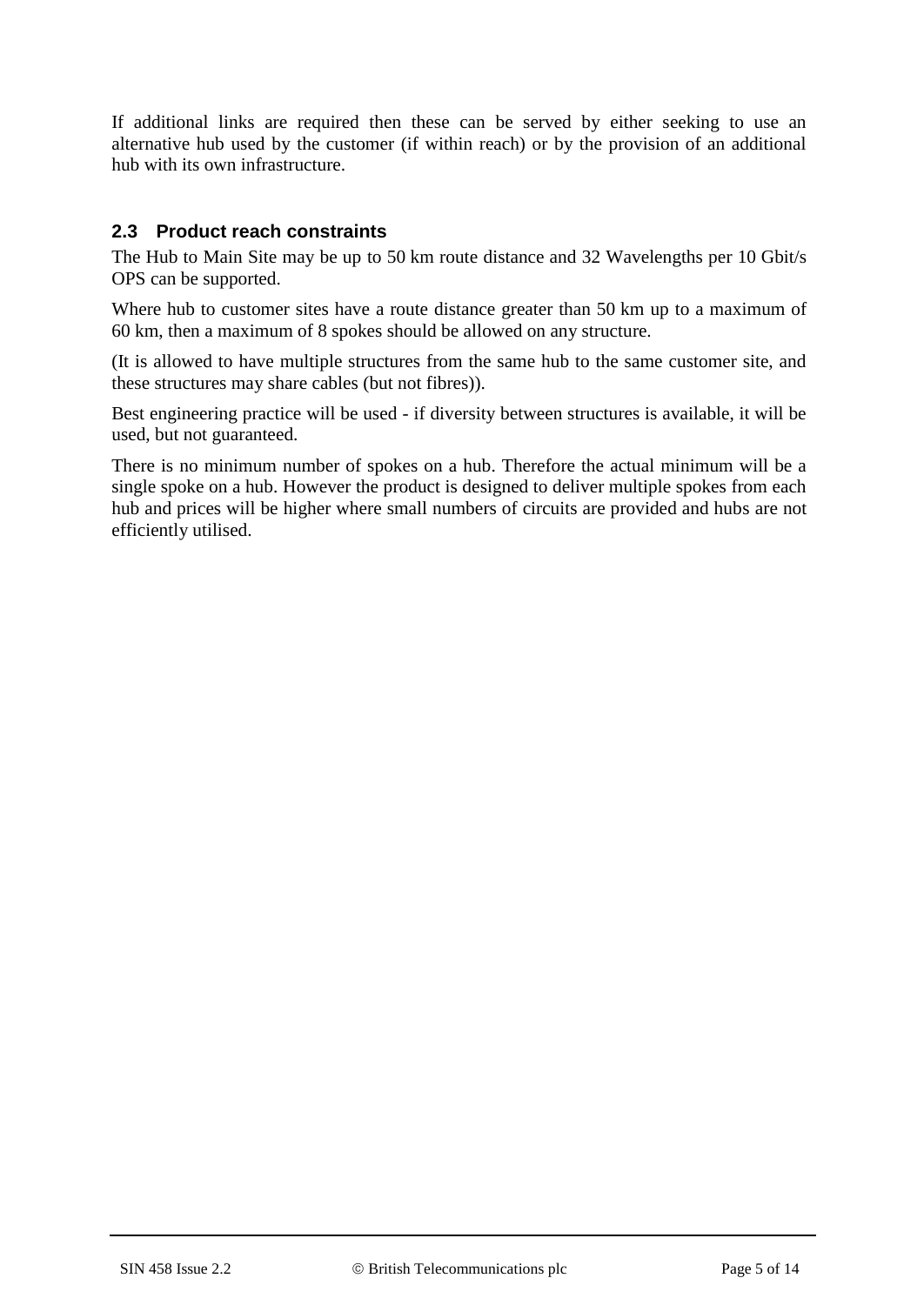# **3 Connectivity**



**Figure 2. Connectivity for DLE Sites**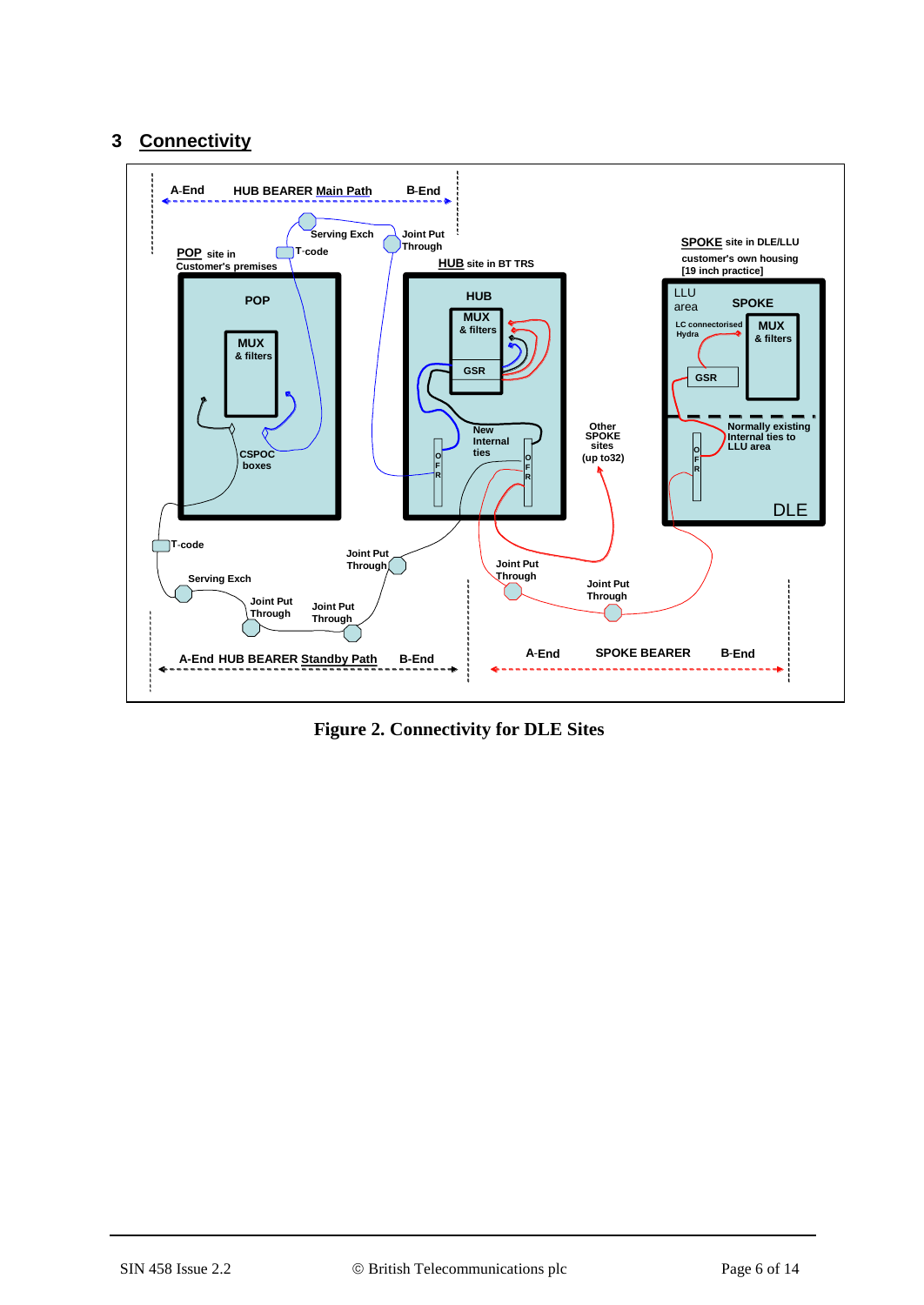

**Figure 3. Connectivity for BSC Sites**

*Note:* All optical traffic port connectors on the BT MUX are LC types. Interface to customer at Spoke and Main sites will use normal FC/PC connector panels.

# **3.1 Spoke Site**

In the main, spoke sites will be LLU co-locate areas however, as shown in Figure 3, connectivity to BSC sites is allowed. The customer will provide space within their rack for the element. This will be a housing of 600x300-mm dimension.

Customer interface panels in a cabinet will be employed for client interfaces.

#### **3.2 Hub Site**

All diversity for this product is on a reasonable endeavour basis; pinch points are permitted if unavoidable on the link from Hub to Main site. Hub sites can be selected by customers but ultimately BT retains final design authority for the product (Subject to survey).

Each Hub and Spoke configuration is unique to a single Openreach customer.

#### **3.3 Customer Main Site**

Customer style delivery on client interface (Customer interface panels in cabinet) will be employed for client interfaces.

Excess construction charges may apply should the customers selected end points beyond normal service delivery parameters. These are under standard terms and conditions for the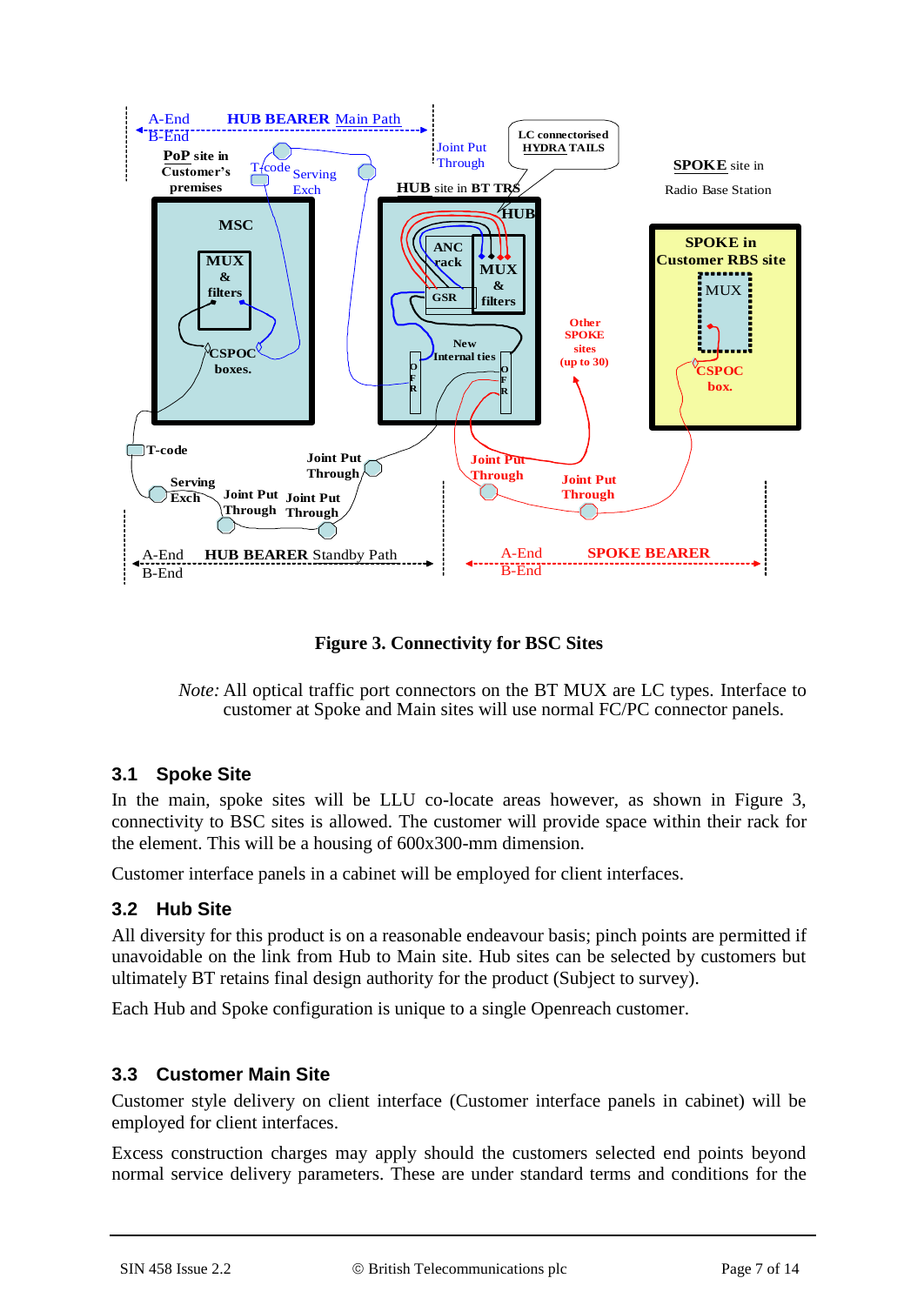BNS product as detailed on the Openreach website, and as referred to in the Openreach Price List.

Each Hub to PoP 10Gbit/s link is provided in a single fibre pair. However the fibre has a back up to provide resilience (see section 6).

One 10Gbit/s link is required for: -

Up to 8 spokes at GbE/STM4 or

Four 2Gbit/s spokes (upgrade path available from 16/10/08)

#### **4 Interface Specifications**

The BNS service will utilise Transceivers for:

#1000 Base SX (850 nm Multi Mode) 50 Micrometer presentation. Reach approx 300 metres

#1000 Base LX (1310 nm Single Mode). Reach approx 10 km.

STM-4 (OPT SR1 1310 nm) – Open Reach will insert a 5 dB attenuator in Transmit in order to present equivalent S4.1 customer presentation. Reach approx 20 km. Customer will specify preference on order.

| Protocol                            | Gigabit Ethernet IEEE $802.3z^{[2]}$              |
|-------------------------------------|---------------------------------------------------|
| Line Rate                           | $1.25$ Gb/s                                       |
| <b>Maximum Bit Error Rate</b>       | $10^{-12}$                                        |
| <b>Power Requirement</b>            | DC voltage -50 V                                  |
| <b>Customer Fibre Connector</b>     | FC/PC type                                        |
| SX Fibre Cable<br>Customer provided | Multi-mode 850 nm, 50/125 micron patch            |
| SX Fibre Maximum Delivery Distance  | 550 m from NTEs SX port using 50/125 micron patch |
| LX Fibre Cable<br>Customer provided | Single-mode 1310 nm, 9/125 micron patch           |
| LX Fibre Maximum Delivery Distance  | 10 km from NTEs LX port                           |
| <b>Laser Safety</b>                 | Class 1 under all conditions as per IEC 825-1     |

**Table 2. Interface Specification**

# **5 Transmission / Network**

Equipment is placed at customer "spoke" sites. This may be located in customer supplied racks/cabinets. Note a 600x300 mm cabinet is required. This is configured to provide one GbE or STM-4 interface and to transmit these over a fibre pair to the aggregation site.

An option for a second GbE Interface to be installed at an existing GbE spoke site is available from 16th October 2008 . This is an additional GbE card sitting alongside the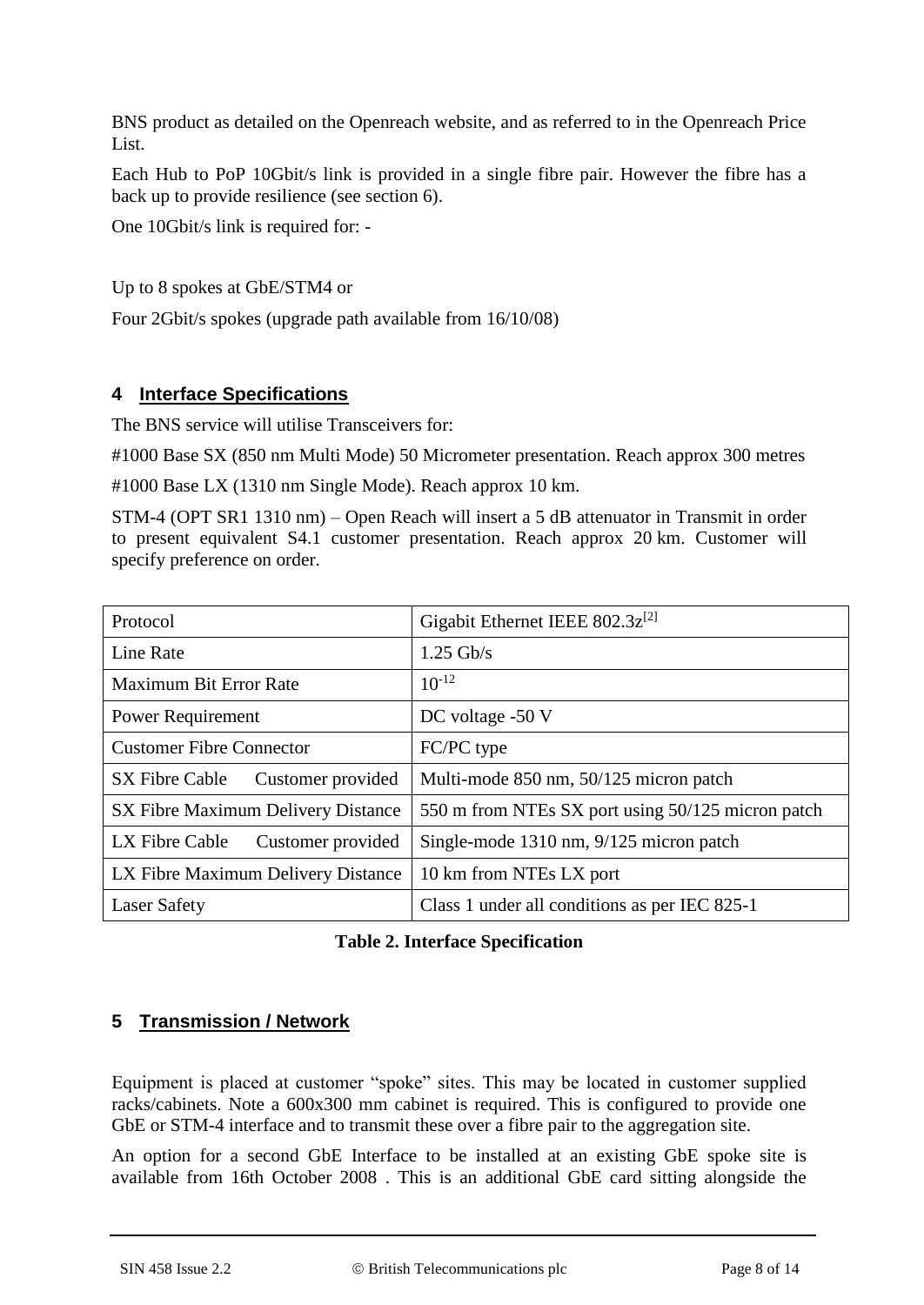existing GbE service and utilises the same fibre infrastructure from hub to spoke. The provision of a second GbE interface will impact on hub to PoP planning rules. This upgrade option is not available for STM-4 spokes.

It is not possible to mix STM-4 and Gigabit Ethernet interfaces at spoke sites.

The aggregation device uses equipment, to aggregate up to 8 x GbE or 8 x STM-4 signals onto a single 10 Gbit/s OTU2 for transport. This means that each module can support a maximum of four spokes that have two GbE interfaces fitted (i.e.  $4 \times 2 \text{Gbit/s} = 8 \text{Gbit/s}$ ).

Additional wavelengths can be added as the network expands, up to the 32 for routes below 50 km, and 8 for routes between 50 and 60 km.

#### **6 Hub to Main site Protection mechanism**

Protection will be provided against fibre failure on the 10 Gbit/s Optical Physical Section (OPS). Each 10 Gbit/s wavelength will switch independently; however, the protection mechanism employed will result in all Wavelengths in the same OMS switching in unison.

Protection switching is unidirectional with the same signal being transmitted on the two outgoing 10 Gbit/s network interfaces via a 1+1 head-end bridge. Using a 1+1 tail-end selector, each module autonomously selects the best incoming signal with no handshaking required between systems to co ordinate the switch.

Protection switching occurs on hard failures (i.e., LOS) and is non-revertive meaning that the Service does not switch back to the former fibre once optical continuity has been regained. Switching can also be manually forced or inhibited.

Switching criteria are:-

- Loss of Light
- Attenuated light. The switching threshold for this parameter is set at commissioning time.

#### **7 Monitoring**

The BNS product will be managed from Network Operations Centre in Edinburgh for 24x7 Network Management. Hubs should be located in Data Communications Network (DCN) enabled exchanges where possible. Where a hub is required in a non-DCN connected exchange connectivity can be provided by means of 2 X MegaStream circuits linking back to a DCN node.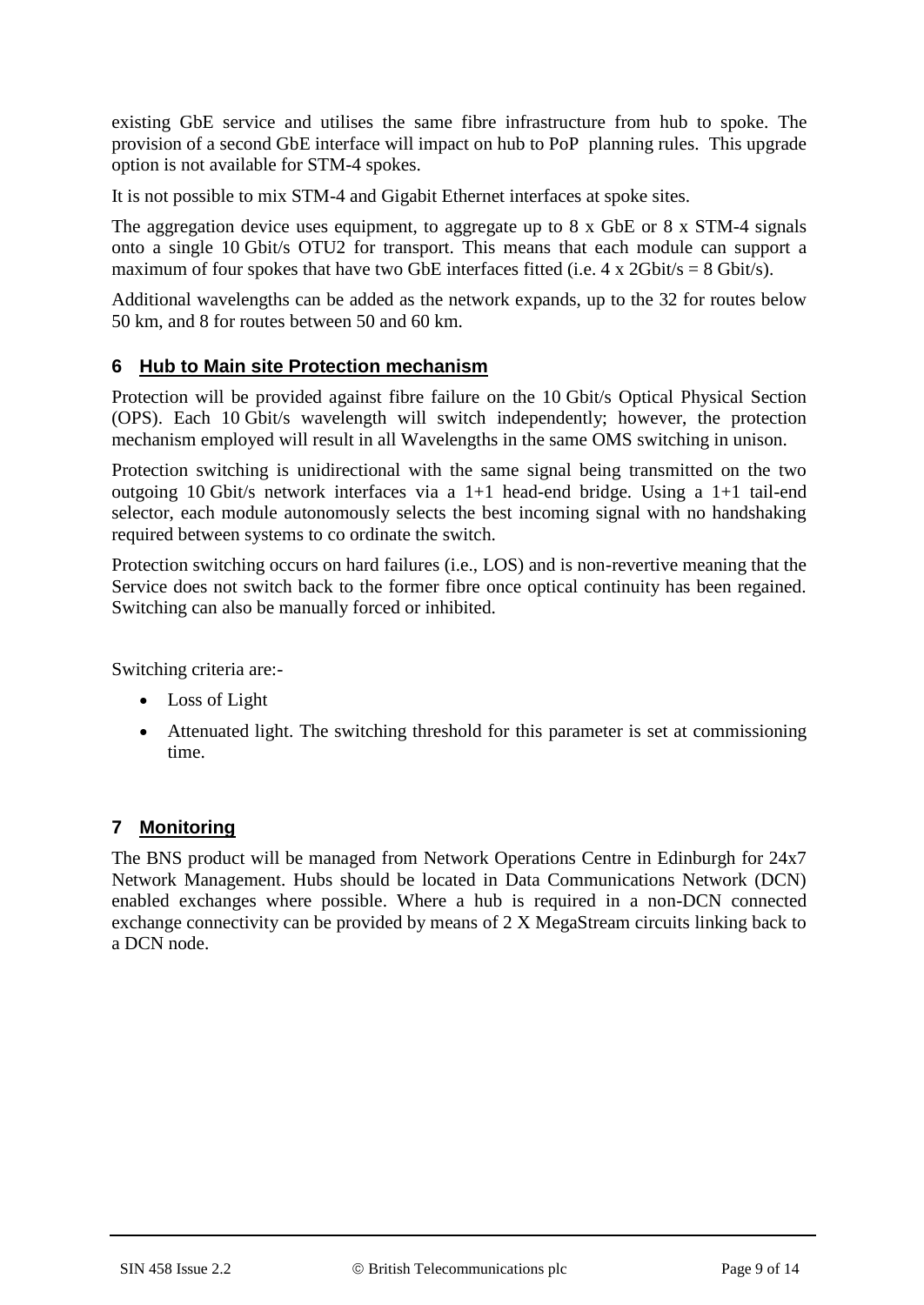# **8 Customer Apparatus Design / Installation Advice**

#### **8.1 Installation**

## **8.1.1 Main Site**

ETSI 600 x 600 mm rack installation.

2 X DC power feeds will be provided by the Customer.

Main Site housing will accommodate up to 4 x MUXes including Customer Interface panels. Each structure will be housed in a discrete rack/cabinet at the customer's main site.

#### **8.1.2 Spoke Site**

600 x 300 mm rack installation may be supplied by customer.

DC power feeds will be provided by the Customer.

Connectivity as described in connectivity section.

# **8.2 Commissioning & Acceptance testing**

#### **8.2.1 Commissioning**

The commissioning activity includes all the activities required to

- Label all cables and racks not completed at installation phase
- commission and test the provided equipment
- Sign-off by equipment supplier representative carrying out the tests.

Once equipment has been installed and commissioned, BT will provide NOC Engineering staff to operate the Network Management system. No equipment will be left "powered up" unless it is visible to the NOC on the management system.

#### **8.2.2 Acceptance Testing**

The Hub site element should be installed commissioned and integrated first.

Fibres should be connected and extended to the line fibres, which have been allocated by BT. Commissioning of Hub site will ensure that DCN capability is available to the Spoke and POP site elements on connection of the mux sections.

Spoke and POP sites should be installed, commissioned and integrated next.

Fibres should be extended to the line fibres, which have been allocated by BT.

Mux sections will be commissioned as part of an overall network readiness test.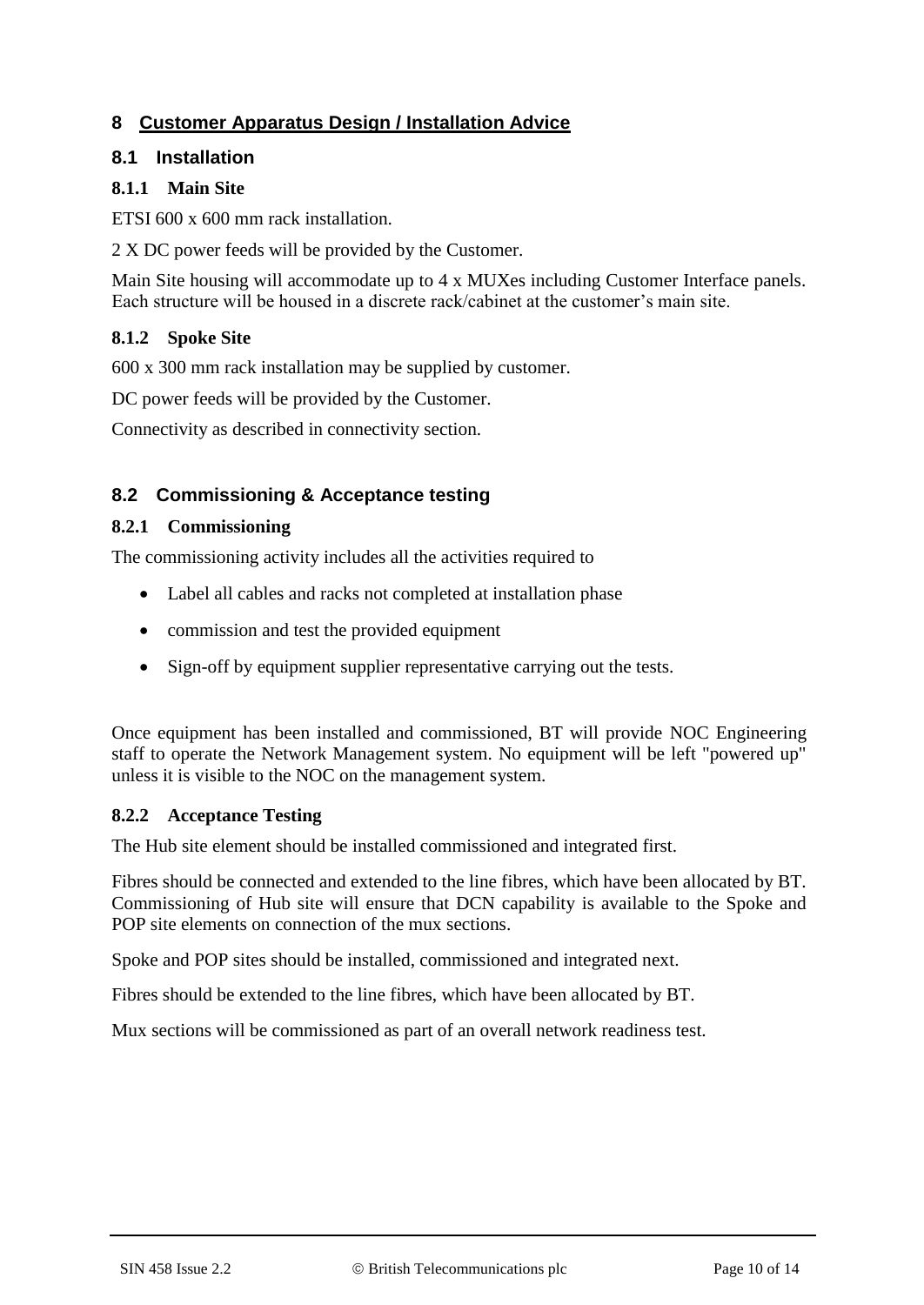The following commissioning tests will be applied: -

- 1. Elements should undergo a stability test by 'on site' commissioning. The duration and method of this test will be as agreed in the commissioning specification.
- 2. POP to Hub link will undergo a 24hr soak test for each OTN2 connection between the POP and Hub. . Each OTN2 connection will be tested for duration of 24 hours without recording any error counts.
- 3. Each Spoke is to be soak tested for each OTN1 connection between the Spoke and Hub. Each OTN1 connection will be tested for duration of 4 hours without recording any error counts.

#### **8.3 Environmental Requirements for equipment.**

The BT MUX is designed to operate under the following conditions:

Operating Temperature: 5ºC to 50ºC (41ºF to 122ºF)

Short-term Temperature: -5ºC to 55ºC (23ºF to 131ºF)

Humidity: between 5% and 85% (non-condensing)

HVAC, cooling available to accommodate the following heat dissipations:

170 W, for the spoke sites.

400 W, for the customer main PoP sites.

#### **8.4 Power Requirements**

Customer sites must provide DC power.

Input voltage: -39 VDC to -74.5 VDC

Under-voltage shutdown  $-38.5 \pm 0.5$  VDC (-41.0  $\pm 0.5$  VDC restart) Over-voltage shutdown  $-75.0\pm0.5$  VDC  $(-72.0\pm0.5$  VDC restart)

Current (max): 5.5 A spoke sites/11.0 A main customer PoP sites.

#### **8.5 Dimensions**

The equipment is modular; each module is contained entirely with a single chassis. The chassis dimensions are dependent upon the configured ventilation exhaust option as shown in [Table 3.](#page-11-2)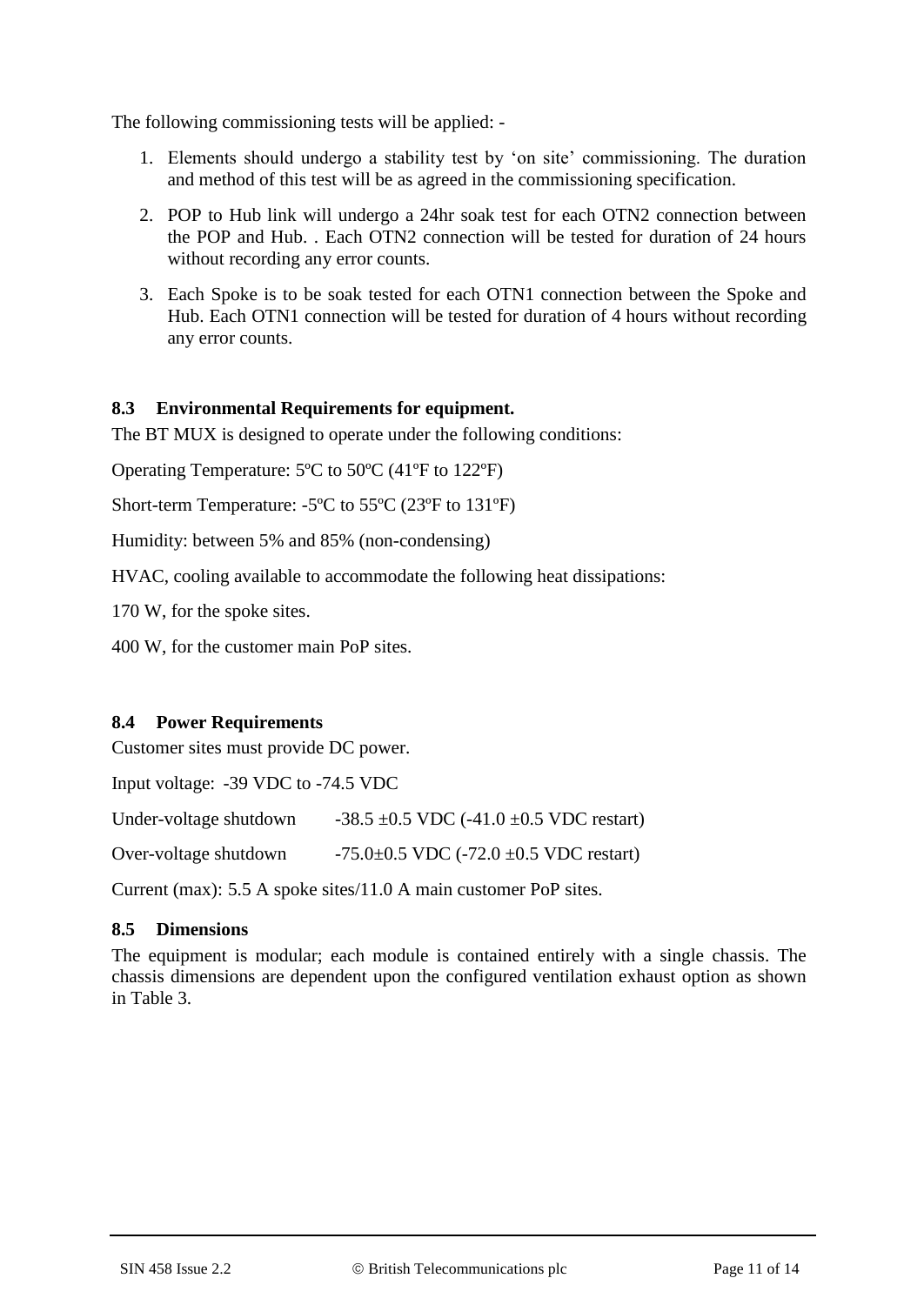|        | Side Exhaust<br>Configuration | <b>Front Exhaust</b><br>Configuration (ETSI) | <b>Rear Exhaust</b><br>Configuration<br>(NEBS 2000) |
|--------|-------------------------------|----------------------------------------------|-----------------------------------------------------|
| Height | 178mm (7.0in)<br>(4RU)        | $178 \text{ mm} (7.0)$ in)<br>(4RU)          | $178$ mm $(7.0in)$<br>(4RU)                         |
| Width  | 445 mm $(17.5in)$             | 495 mm (19.5in)                              | 495 mm $(19.5in)$                                   |
| Depth  | 300 mm (11.8in)               | 300 mm (11.8in)                              | $305 \text{ mm} (12 \text{in})$                     |

**Table 3. BT Equipment Dimensions**

<span id="page-11-2"></span>Add 1RU (25 mm, 1in) to the height of the chassis when equipped with the top-mounted fiber management guide.

#### **8.6 Clearances**

The equipment chassis requires the following minimum clearances:

152 mm (6in) at the back panel (Rear-exhaust chassis only)

102 mm (4in) at the front panel

No side clearances are required, even for the side-exhaust chassis configuration.

#### **8.7 Weight**

When equipped to its maximum configuration (i.e., two power modules, air duct, and fully populated card slot with transceivers and optical filters), the equipment weighs approximately 10.5 kg (23lbs).

# **9 Further Information**

Contacts for further information can be found at<http://www.btplc.com/sinet/>

Further enquiries concerning the connection availability between particular sites and for further information on the BNS service please contact your company's Account Manager / Team.

# **10 References**

<span id="page-11-1"></span><span id="page-11-0"></span>

|             | $\begin{bmatrix} 11 \end{bmatrix}$ TTU-T G.709   Interfaces for the Optical Transport Network (OTN) |  |
|-------------|-----------------------------------------------------------------------------------------------------|--|
| $\vert$ [2] | IEEE 802.3z IEEE standards for Gigabit Ethernet in the LAN/MAN 1998<br>environment                  |  |

For further information or copies of referenced sources, please see document sources at. <http://www.btplc.com/sinet/>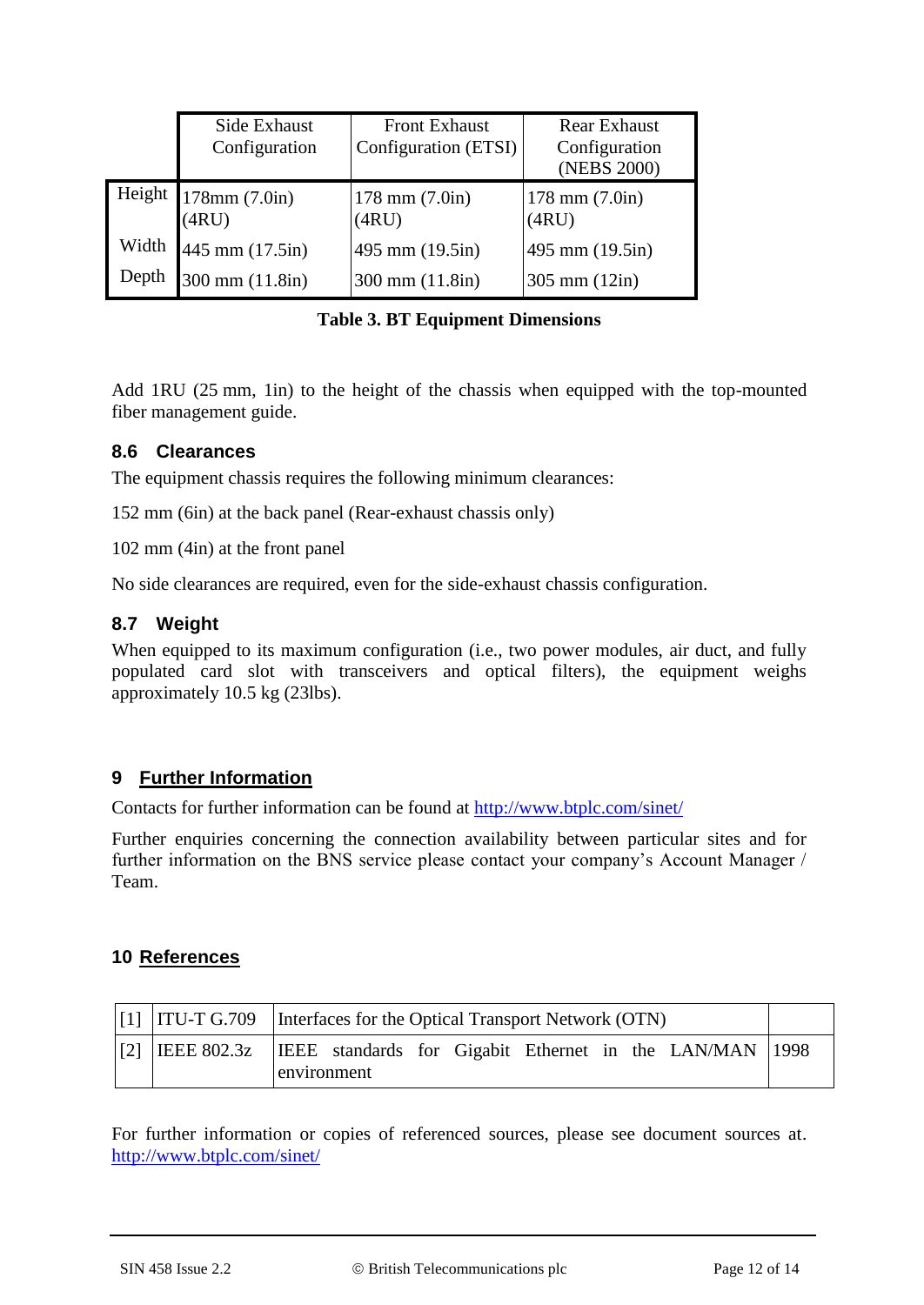# **11 Abbreviations**

| <b>BNS</b>   | <b>Backhaul Network Services [Openreach]</b>                              |  |
|--------------|---------------------------------------------------------------------------|--|
| CP           | Communications Provider (Providers of Electronic Communications Services) |  |
| <b>BSC</b>   | <b>Base Station Controller</b>                                            |  |
| <b>BTNR</b>  | <b>BT Network Requirement</b>                                             |  |
| <b>CPE</b>   | <b>Customer Premises Equipment</b>                                        |  |
| <b>DCN</b>   | <b>Data Communications Network</b>                                        |  |
| <b>ETSI</b>  | European Telecommunications Standards Institute                           |  |
| <b>CSPOC</b> | <b>Customer Service Point Of Connect</b>                                  |  |
| FC/PC        | Fibre Connector / Planar Convex                                           |  |
| GbE          | Gigabit Ethernet                                                          |  |
| <b>GSR</b>   | <b>Gigabit Switch Router</b>                                              |  |
| <b>IEEE</b>  | Institute of Electronic & Electrical Engineers                            |  |
| <b>HVAC</b>  | Heating, Ventilation and Air Conditioning                                 |  |
| <b>LAN</b>   | <b>Local Area Network</b>                                                 |  |
| <b>LLU</b>   | Local Loop Unbundling                                                     |  |
| LOS          | Loss of Signal                                                            |  |
| LX           | Long Wavelength (1310 nm)                                                 |  |
| <b>MUX</b>   | Multiplexer                                                               |  |
| <b>NEBS</b>  | Network Equipment Building System                                         |  |
| <b>NOC</b>   | <b>Network Operations Centre</b>                                          |  |
| <b>NTE</b>   | <b>Network Terminating Equipment</b>                                      |  |
| <b>NTP</b>   | <b>Network Terminating Point</b>                                          |  |
| ODU          | <b>Optical Data Unit</b>                                                  |  |
| <b>OFR</b>   | <b>Optical Flexibility Rack</b>                                           |  |
| <b>ONT</b>   | <b>Optical Network Termination</b>                                        |  |
| <b>OPS</b>   | <b>Optical Physical Section</b>                                           |  |
| PoC          | Point of Connect                                                          |  |
| <b>RU</b>    | Rack Unit                                                                 |  |
| <b>SHDS</b>  | <b>Short Haul Data Service</b>                                            |  |
| <b>SIN</b>   | <b>Suppliers' Information Note</b>                                        |  |
| <b>STM</b>   | <b>Synchronous Transport Mode</b>                                         |  |
| <b>SX</b>    | Short Wavelength (850 nm)                                                 |  |
| <b>VLAN</b>  | Virtual Local Area network                                                |  |
| <b>WDM</b>   | <b>Wavelength Division Multiplexing</b>                                   |  |